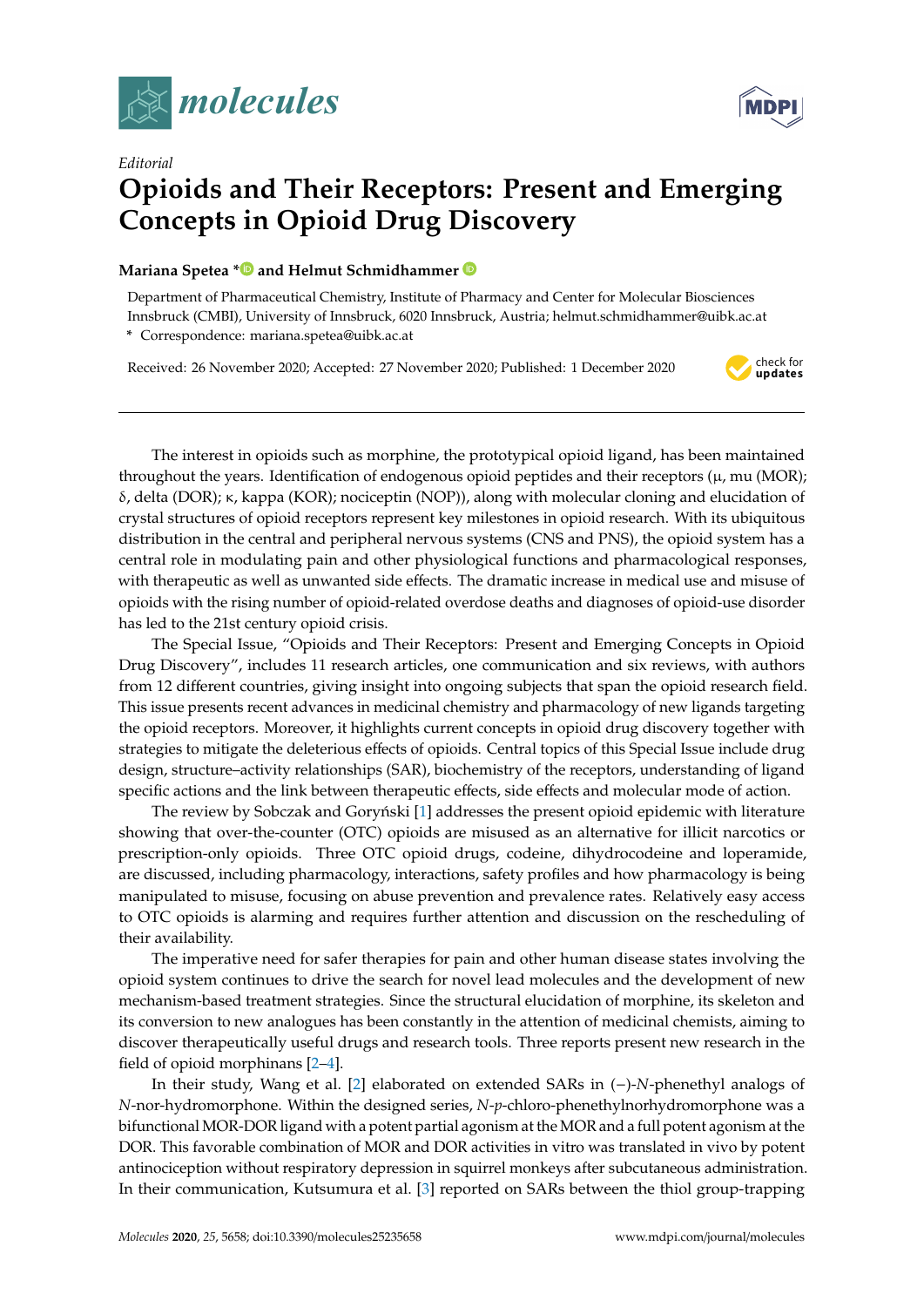ability of morphinans with a Michael acceptor and anti-*Plasmodium falciparum* activities. Using the DOR antagonist 7-benzylidenenaltrexone (BNTX) as a lead structure, new derivatives were designed and a correlation between the antimalarial activity and the chemical reactivity of the BNTX derivatives with 1-propanethiol was established. Using naltrindole (NTI), the indolo-morphinan DOR antagonist, as a lead, Iwamatsu et al. [\[4\]](#page-3-2) designed sulfonamide-type NTI derivatives by targeting the effect of the N-substituent on functional activities at the DOR. They revealed SARs among the ligands with activities at the DOR ranging from full inverse agonists to full agonists, with cyclopropyl-sulfonamide (SYK-83) as the most potent full inverse agonist. The new NTI derivatives are expected to be useful tools for investigating interactions of ligands with the DOR, conformational changes of the DOR and induced functional activities.

Endogenous and naturally occurring opioid peptides have continuously served as important leads for the design of peptide analogues, with a repertoire of structural modifications that can be targeted when exploring SARs or focusing on the improvement of their pharmacodynamics and the pharmacokinetics of peptide active compounds. Four research articles [\[5–](#page-3-4)[8\]](#page-3-5) focused on this subject.

In their report, Tymecka et al. [\[5\]](#page-3-4) performed a β 2 -*Homo*-amino acid (β <sup>2</sup>hAA) scan of the selective MOR peptide agonist TAPP (H-Tyr-D-Ala-Phe-Phe-NH2) sequence, an analogue of endomorphin-2 and enkephalin-derived DAMGO. Derivatives with (R)- or (S)- $\beta^2$ hPhe $^4$  bound the MOR with affinities equal to that of TAPP. Combining design strategies, synthesis, binding assays and molecular modeling, they provided additional understanding of SARs of the TAPP sequence. Using a structure-based docking at the MOR and three-dimensional interaction pattern analysis, Dumitrascuta et al. [\[6\]](#page-3-6) rationalized the experimental results on binding and activation of the MOR by three synthetic analogues of the naturally occurring dermorphin and effective analgesics, DALDA, [Dmt $^1$ ]DALDA and KGOP01. The Dmt (2',6'-dimethyl-L-Tyr) moiety of [Dmt<sup>1</sup>]DALDA and KGOP01 represented the driving force for the high potency and agonist activity at the MOR. The findings of Tymecka et al. [\[5\]](#page-3-4) and Dumitrascuta et al. [\[6\]](#page-3-6) offer significant structural insights into flexible peptide ligand-MOR interactions that are important for further understanding of MOR function and pharmacology, and the future design of peptide-based analgesics.

Cassell et al. [\[7\]](#page-3-7) explored SAR trends, at the meta-position of Phe<sup>4</sup>, of the endogenous DOR peptide Leu<sup>5</sup>-enkephalin, demonstrating that substitution at this position variously regulated DOR and MOR affinity and G protein activity, enabled the fine-tuning of  $\beta$ -arrestin2 recruitment to both receptors, and increased the plasma stability of the derived peptides. The resulting peptide analogues should be useful tools for studying the role of DOR in cardiac ischemia and the importance of DOR mediated β-arrestin2 signaling in the peptides cardioprotective effects.

The SAR study by Brice-Tutt et al. [\[8\]](#page-3-5) studied the influence of the Phe residues' stereochemistry in the macrocyclic tetrapeptide CJ-15,208 (*cyclo*[Phe-D-Pro-Phe-Trp]), from the fungus *Ctenomyces serratus,* and its analogue [D-Trp]CJ-15,208 (*cyclo*[Phe-D-Pro-Phe-D-Trp]) on opioid activity profiles. Unlike the parent peptides, KOR antagonism was exhibited by only one stereoisomer, while another isomer produced DOR antagonism. They identified the stereoisomer [D-Phe<sup>1,3</sup>]CJ-15,208 as a potent antinociceptive after oral administration lacking respiratory depression and locomotor impairment and without preference or aversion in mice.

Natural product medicines have a long history of use in the treatment and prevention of many human diseases. Zerumbone, a sesquiterpene from the wild ginger plant *Zingiber zerumbet* (L.) Smith, produces allodynia and hyperalgesia in animals. Gopalsamy et al. [\[9\]](#page-4-0) reported on the involvement of potassium channels and opioid receptors (MOR, DOR and KOR) in zerumbone-induced antinociception in a mouse model of chronic constriction injury neuropathic pain after intraperitoneal administration.

As the ongoing worldwide opioid crisis is the result of the use of centrally-acting opioids for controlling pain, the idea of peripheralization of opioids to minimize the activation of central opioid receptors, and as a consequence the unwanted CNS side effects, has stimulated the development of peripherally selective opioid ligands, discussed in a research article [\[10\]](#page-4-1) and a review [\[11\]](#page-4-2).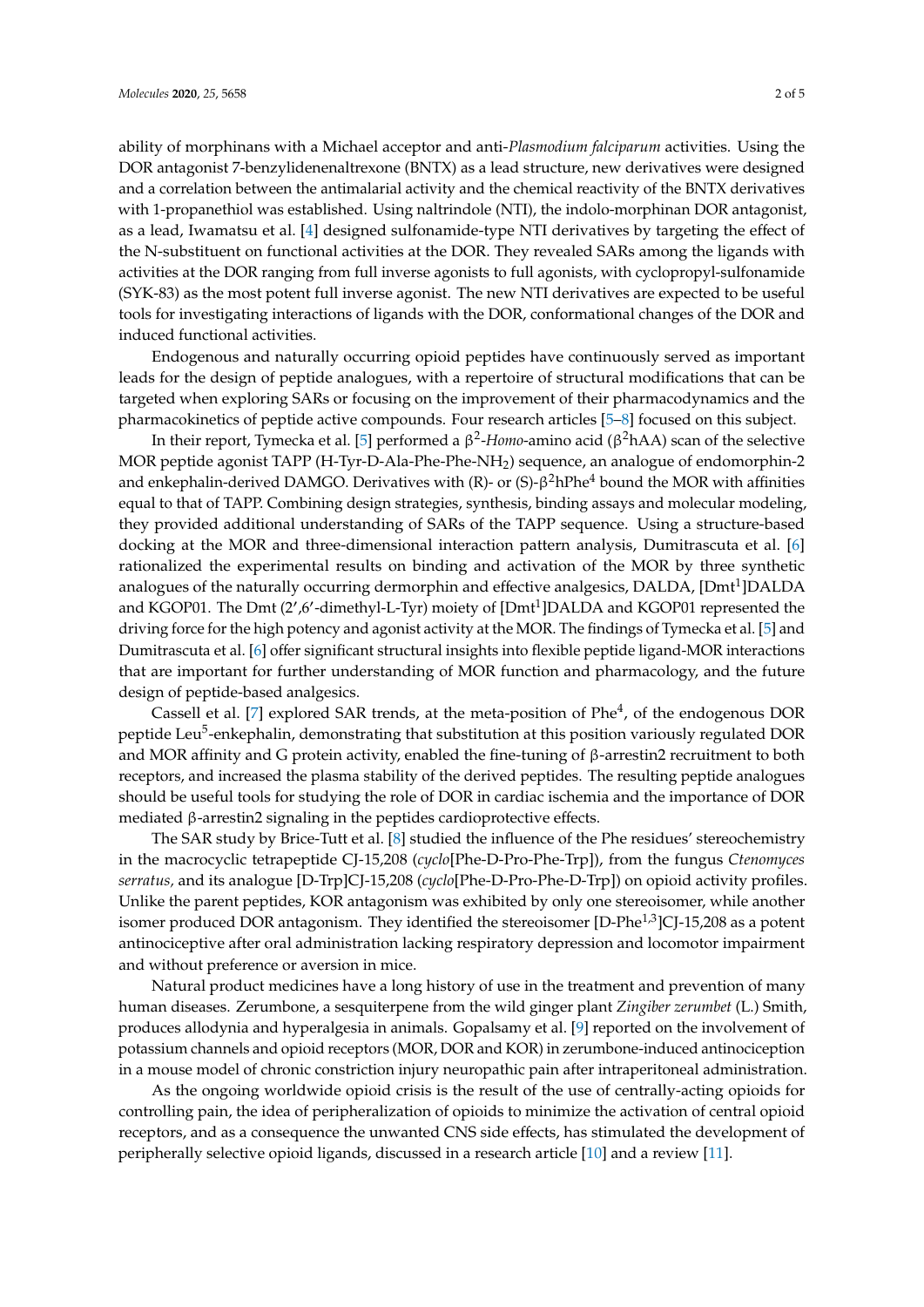In their study, Zádor et al. [\[10\]](#page-4-1) reported on a new analogue of codeine, 14-methoxycodeine-6-*O*-sulfate (14-OMeC6SU), as a potent, peripheral MOR agonist. It was more effective than codeine, and equipotent to morphine in inducing antinociception in acute nociceptive pain, and it produced peripherally-mediated anti-hyperalgesic effects in inflammatory pain after subcutaneous administration in rats. Additionally, 14-OMeC6SU showed an improved in vitro and in vivo activity profile compared to codeine-6-*O*-sulfat. Fürst et al. [\[11\]](#page-4-2) reviewed the consequence of the activation of peripheral MORs in analgesia and analgesic tolerance, along with approaches that enhanced analgesic efficacy and decreased the development of tolerance to opioids at the peripheral sites. They also addressed the advantages and drawbacks of the activation of peripheral MORs on the sensory neurons and gut (leading to dysbiosis) in the development of central and peripheral analgesic tolerance. The reviewed data suggest that the development of peripheral analgesic tolerance to opioids is largely dependent on the pain entity, animal pain model, and the route of administration, local versus systemic.

With the awareness that narcotic addiction is derived from the MOR, the KOR is emerging as a promising target for developing safer therapeutics without the common side effects associated with classical opioids, such as rewarding effects, respiratory depression and overdose. Schmidhammer et al. [\[12\]](#page-4-3) reviewed recent chemical developments of SARs on diphenethylamines, a new class of structurally distinct and selective KOR ligands, with diverse profiles ranging from potent and selective agonists to G protein-biased agonists and selective antagonists. The first lead molecules in the series included the selective KOR full agonist HS665 and the partial agonist HS666. The combination of target drug design, synthetical efforts and pharmacology of diphenethylamines has enabled the identification of structural elements that determine distinct activity profiles, with the potential as candidates for future drug development for the treatment of pain and neuropsychiatric diseases.

Increasing evidence on the heteromerization of native opioid receptors in discrete brain neuronal circuits with selective targeting of heteromers as a tool to modulate receptor activity, and multifunctional ligands, which simultaneously activate two or more targets to produce a more desirable drug profile, are emerging concepts for the development of novel therapeutic drugs and strategies, presented in the earlier cited report [\[2\]](#page-3-1) and in two additional research articles [\[13](#page-4-4)[,14\]](#page-4-5).

Using double-fluorescent knock-in mice co-expressing functional MOR and DOR, Derouiche et al. [\[13\]](#page-4-4) demonstrated that co-expression of native MOR and DOR in hippocampal neurons alters the intracellular fate of the MOR in a ligand-selective manner, with MOR-DOR co-internalization induced by the MOR-DOR biased agonist CYM51010, the MOR agonist DAMGO and the DOR agonist deltorphin II, but not the MOR agonists morphine and methadone or the DOR agonist SNC80. Their observations pointed out to MOR-DOR heteromerization as a means to fine-tune MOR signaling and neuronal activity with the potential for developing novel innovative therapeutics.

The study byWtorek et al. [\[14\]](#page-4-5) targeted the concept of multifunctional ligands, specifically novel hybrids combining opioid pharmacophores with either substance P (SP) or neurokinin receptor (NK1) antagonist fragments, as a strategy for developing effective and safer medications for pain treatment. They reported on opioid agonist/NK1 antagonist Tyr-[D-Lys-Phe-Phe-Asp]-Asn-D-Trp-Phe-D-Trp-Leu-Nle-NH<sup>2</sup> and opioid agonist/NK1 agonist Tyr-[D-Lys-Phe-Phe-Asp]-Gln-Phe-Phe-Gly-Leu-Met-NH<sup>2</sup> peptide hybrids with antinociceptive efficacy without inducing analgesic tolerance or constipation in mice after intraperitoneal administration. Research approaches to diminish opioid liabilities take advantage of the current concept of functional selectivity, with biased ligands (agonists and antagonists) as innovative opportunities for opioid pain therapy and use management, subjects reviewed in [\[12,](#page-4-3)[15–](#page-4-6)[17\]](#page-4-7) and explored in a research article [\[18\]](#page-4-8).

In their review, Faouzi et al. [\[15\]](#page-4-6) presented the design and pharmacological outcomes of biased agonists of all opioid receptor types (MOR, DOR, KOR and NOP), aiming at achieving functional selectivity. They described a large number of structurally diverse biased agonists, with the focus on the understanding of the limitations and advantages both in vitro and in vivo that they can provide. Azevedo Neto et al. [\[16\]](#page-4-9) discussed the accumulated literature on the potential of biased MOR agonists for the development as safer analgesics. They presented the pharmacology of three G protein-biased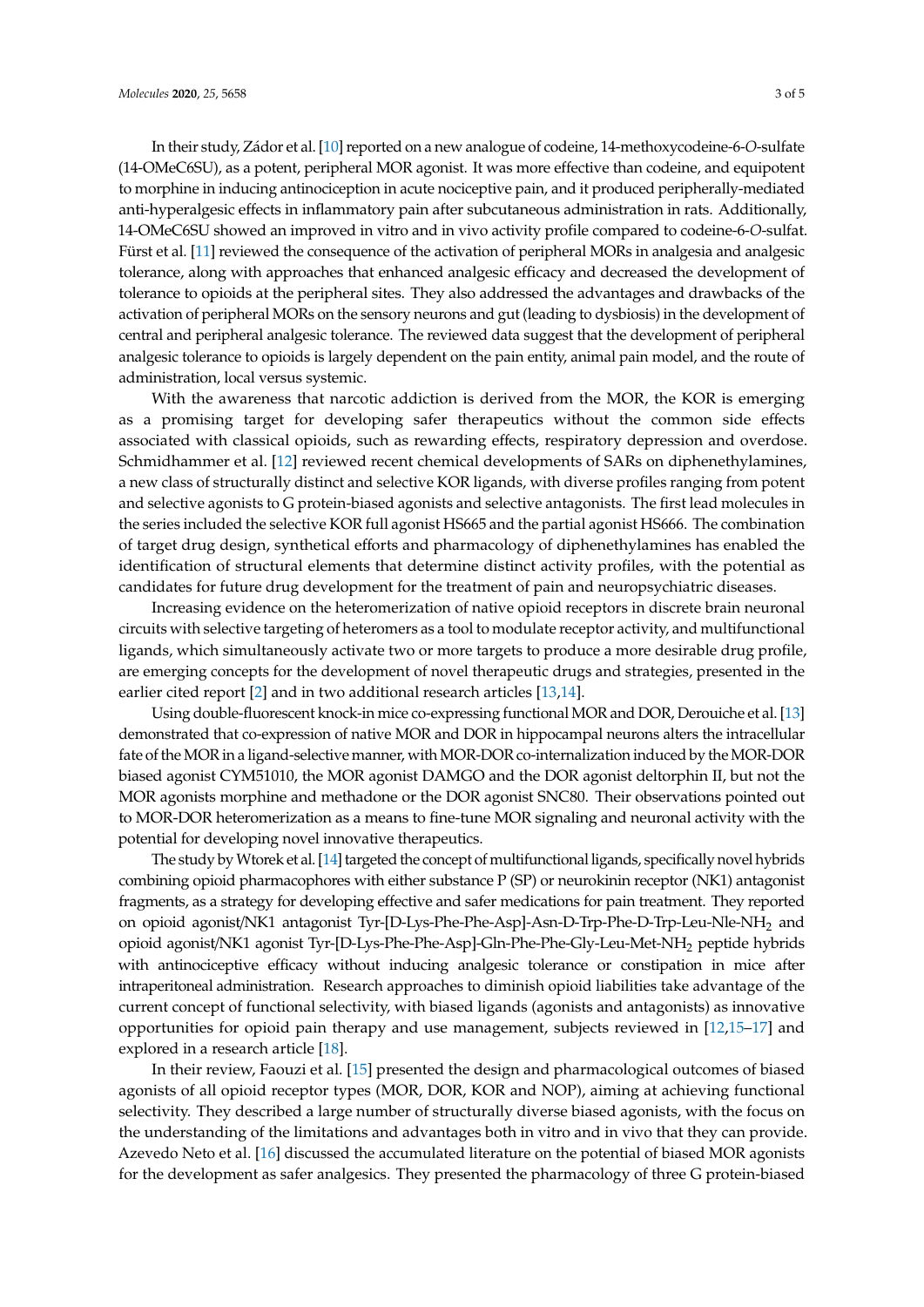MOR agonists, oliceridine (TRV130), very recently approved for pain treatment, and PZM21 and SR-17018, in relationship to that of morphine and fentanyl, and proposed that their improved safety profile could be likely attributable to low efficacy partial agonism rather than G protein-bias.

A review by Sadee et al. [\[17\]](#page-4-7) addressed the less explored area of biased opioid antagonism, where biased MOR antagonists, such as 6β-naltrexol, could serve as modulators of opioid dependence, for improved pain therapy and opioid use management. They proposed a novel receptor model that can account for diverse pharmacological effects of MOR ligands, including biased antagonists.

Using molecular docking and molecular dynamics (MD) simulations at three crystal structures of the MOR, Podlewska et al. [\[18\]](#page-4-8) explored the distinct activity profiles at the MOR of morphine (unbiased ligand), PZM21 and SR-17018 (G protein-biased MOR agonists) and fentanyl (β-arrestin2-biased MOR agonist). Several shared and distinct receptor-ligand interaction patterns were identified, and specific amino acids were proposed to be of particular interest when designing new G protein-biased MOR agonists.

The diversity among the topics in this Special Issue in the up-to-date reports is a testimony to the complexity of the opioid system that results from the expression, regulation and functional role of ligands and receptors. Moreover, the array of multidisciplinary research areas illustrates the rapidly developing research and translational activities in the opioid drug discovery.

We wish to thank all the authors for their contribution to this Special Issue. It is beyond any doubt that it will serve as a useful reference while also stimulating continued research in the chemistry and pharmacology of opioids and their receptors, with the prospective for developing improved therapies of human diseases, but also improving health and quality of life in general.

**Funding:** The authors thank the Austrian Science Fund (FWF: I2463, P30433, P30592, and I4697), and the University of Innsbruck.

**Conflicts of Interest:** The authors declare no conflict of interest.

## **References**

- <span id="page-3-0"></span>1. Sobczak, Ł.; Goryński, K. Pharmacological Aspects of Over-the-Counter Opioid Drugs Misuse. *Molecules* **2020**, *25*, 3905. [\[CrossRef\]](http://dx.doi.org/10.3390/molecules25173905) [\[PubMed\]](http://www.ncbi.nlm.nih.gov/pubmed/32867117)
- <span id="page-3-1"></span>2. Wang, M.; Irvin, T.C.; Herdman, C.A.; Hanna, R.D.; Hassan, S.A.; Lee, Y.-S.; Kaska, S.; Crowley, R.S.; Prisinzano, T.E.; Withey, S.L.; et al. The Intriguing Effects of Substituents in the *N*-Phenethyl Moiety of Norhydromorphone: A Bifunctional Opioid from a Set of "Tail Wags Dog" Experiments. *Molecules* **2020**, *25*, 2640. [\[CrossRef\]](http://dx.doi.org/10.3390/molecules25112640) [\[PubMed\]](http://www.ncbi.nlm.nih.gov/pubmed/32517185)
- <span id="page-3-3"></span>3. Kutsumura, N.; Koyama, Y.; Saitoh, T.; Yamamoto, N.; Nagumo, Y.; Miyata, Y.; Hokari, R.; Ishiyama, A.; Iwatsuki, M.; Otoguro, K.; et al. Structure-Activity Relationship between Thiol Group-Trapping Ability of Morphinan Compounds with a Michael Acceptor and Anti-*Plasmodium falciparum* Activities. *Molecules* **2020**, *25*, 1112. [\[CrossRef\]](http://dx.doi.org/10.3390/molecules25051112) [\[PubMed\]](http://www.ncbi.nlm.nih.gov/pubmed/32131542)
- <span id="page-3-2"></span>4. Iwamatsu, C.; Hayakawa, D.; Kono, T.; Honjo, A.; Ishizaki, S.; Hirayama, S.; Gouda, H.; Fujii, H. Effects of *N*-Substituents on the Functional Activities of Naltrindole Derivatives for the δ Opioid Receptor: Synthesis and Evaluation of Sulfonamide Derivatives. *Molecules* **2020**, *25*, 3792. [\[CrossRef\]](http://dx.doi.org/10.3390/molecules25173792) [\[PubMed\]](http://www.ncbi.nlm.nih.gov/pubmed/32825410)
- <span id="page-3-4"></span>5. Tymecka, D.; Lipiński, P.F.J.; Kosson, P.; Misicka, A. β<sup>2</sup>-Homo-Amino Acid Scan of μ-Selective Opioid Tetrapeptide TAPP. *Molecules* **2020**, *25*, 2461. [\[CrossRef\]](http://dx.doi.org/10.3390/molecules25102461) [\[PubMed\]](http://www.ncbi.nlm.nih.gov/pubmed/32466333)
- <span id="page-3-6"></span>6. Dumitrascuta, M.; Bermudez, M.; Ballet, S.; Wolber, G.; Spetea, M. Mechanistic Understanding of Peptide Analogues, DALDA, [Dmt<sup>1</sup>]DALDA, and KGOP01, Binding to the Mu Opioid Receptor. *Molecules* 2020, 25, 2087. [\[CrossRef\]](http://dx.doi.org/10.3390/molecules25092087) [\[PubMed\]](http://www.ncbi.nlm.nih.gov/pubmed/32365707)
- <span id="page-3-7"></span>7. Cassell, R.J.; Sharma, K.K.; Su, H.; Cummins, B.R.; Cui, H.; Mores, K.L.; Blaine, A.T.; Altman, R.A.; van Rijn, R.M. The Meta-Position of Phe<sup>4</sup> in Leu-Enkephalin Regulates Potency, Selectivity, Functional Activity, and Signaling Bias at the Delta and Mu Opioid Receptors. *Molecules* **2019**, *24*, 4542. [\[CrossRef\]](http://dx.doi.org/10.3390/molecules24244542) [\[PubMed\]](http://www.ncbi.nlm.nih.gov/pubmed/31842282)
- <span id="page-3-5"></span>8. Brice-Tutt, A.C.; Senadheera, S.N.; Ganno, M.L.; Eans, S.O.; Khaliq, T.; Murray, T.F.; McLaughlin, J.P.; Aldrich, J.V. Phenylalanine Stereoisomers of CJ-15,208 and [p-Trp]CJ-15,208 Exhibit Distinctly Different Opioid Activity Profiles. *Molecules* **2020**, *25*, 3999. [\[CrossRef\]](http://dx.doi.org/10.3390/molecules25173999) [\[PubMed\]](http://www.ncbi.nlm.nih.gov/pubmed/32887303)